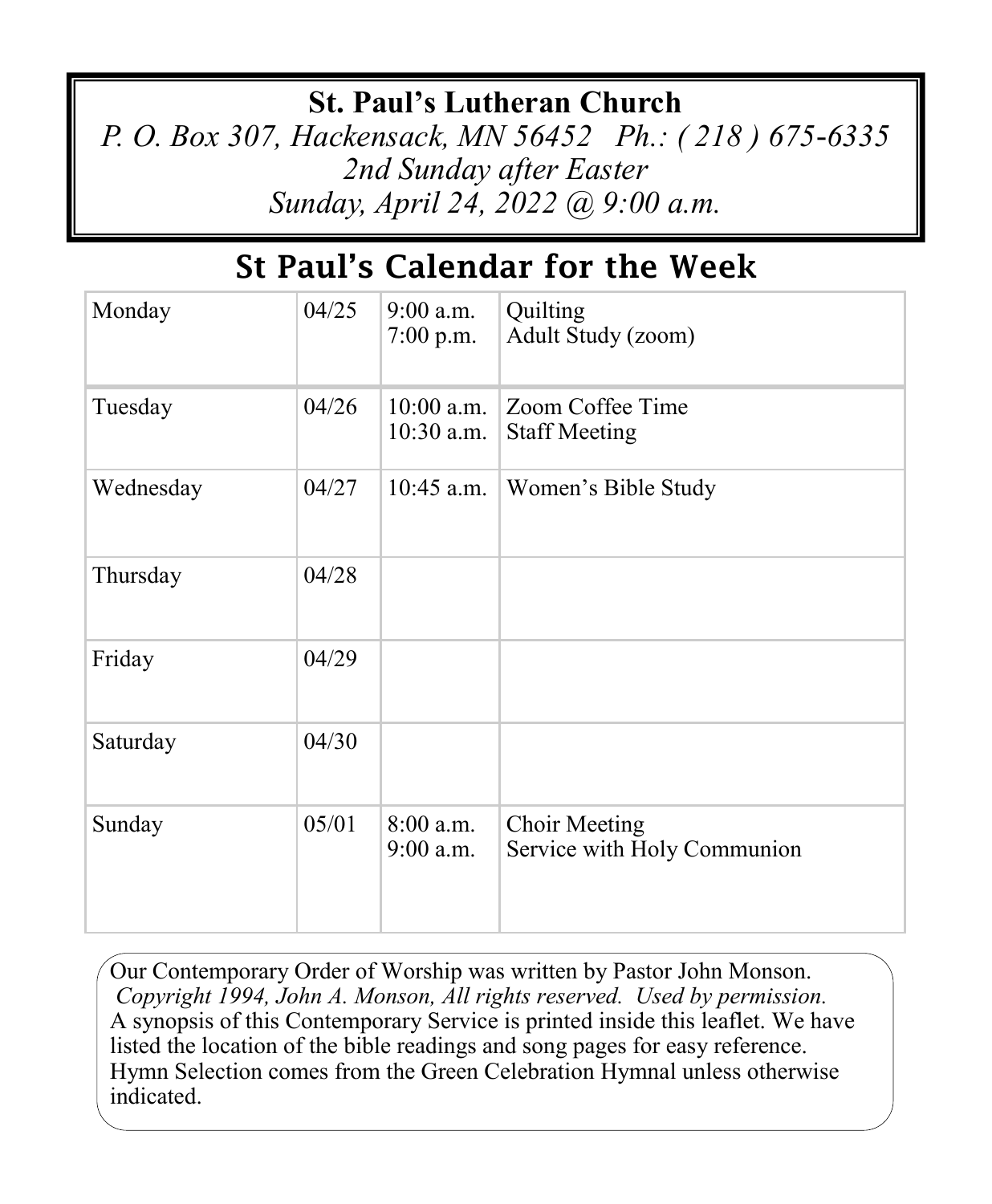# The Order of Worship

| <b>Welcome and Announcements</b>                         |                          |                               |  |
|----------------------------------------------------------|--------------------------|-------------------------------|--|
| <b>Opening Prayer</b><br><b>Opening Hymn</b>             | "Christ Arose"           | #357<br>(Celeb. Green Hymnal) |  |
| <b>Song of Confession</b><br><b>Litany of Absolution</b> |                          |                               |  |
| Forgiven<br><b>Litany of Praise</b>                      |                          |                               |  |
| <b>Song of Praise</b>                                    | Dance with Creation      |                               |  |
| Reading                                                  |                          | Acts $5:27-32$                |  |
| <b>Psalmody</b>                                          |                          | Psalm 150                     |  |
| Reading                                                  |                          | $Rev 1:4-8$                   |  |
| <b>Gospel Acclamation</b>                                |                          |                               |  |
| Gospel                                                   |                          | John 20:19-31                 |  |
| <b>Gospel Response</b>                                   |                          |                               |  |
| <b>Sermon</b>                                            |                          | Pastor Leif Espeland          |  |
| <b>Hymn of the Day</b>                                   | "Because He Lives"       | #358                          |  |
| <b>Offering</b><br><b>There Is Joy</b>                   |                          | (Celeb. Green Hymnal)         |  |
| <b>Prayers of People</b>                                 |                          |                               |  |
| The Sharing of the Peace<br>The Lord's Prayer            |                          |                               |  |
| Prayer                                                   |                          |                               |  |
| <b>The Invitation</b>                                    | Come, Sons and Daughters |                               |  |
| <b>Communion Song</b>                                    | "I Then Shall Live"      | #604<br>(Celeb. Green Hymnal) |  |
| <b>Blessing</b>                                          |                          |                               |  |
| <b>Sending Song</b>                                      | "I need Thee Every Hour" | # 638                         |  |
| <b>Dismissal</b>                                         |                          | (Celeb. Green Hymnal)         |  |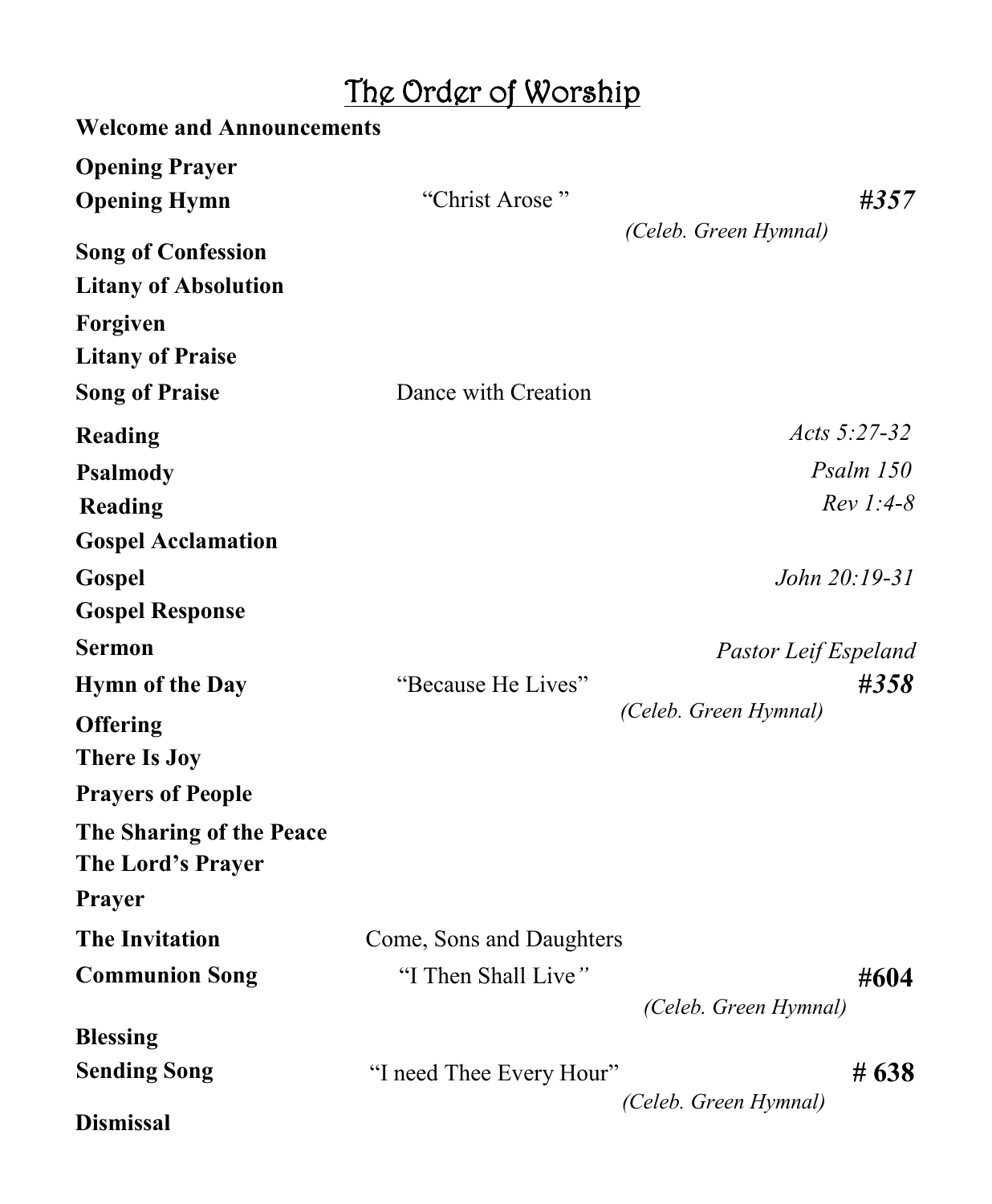#### *BUTTER BRAID FUNDRAISER*

Apple, Bavarian Crème, Blueberry Cream Cheese, Raspberry, Strawberry Cream Cheese and Caramel Rolls

These pastries are so easy to enjoy. Simply thaw them on your counter overnight, then bake for 30 minutes in the morning. It can't be easier, or more delicious! They are only \$13 per package. Please write a check or have correct change. They also make very nice gifts!





### **Exercise Class @ Union Church Wednesdays**

10:00 –10:30 a.m. Low impact 10:30 –11:00 a.m. Cardio

For Info Contact Heidi 218 831-3927



A meeting is scheduled for May  $1<sup>st</sup>$  at 8:00 a.m.

Choir Practice starts May  $4<sup>th</sup>$  at 4:00 p.m.

We are in need of male voices!

Choir